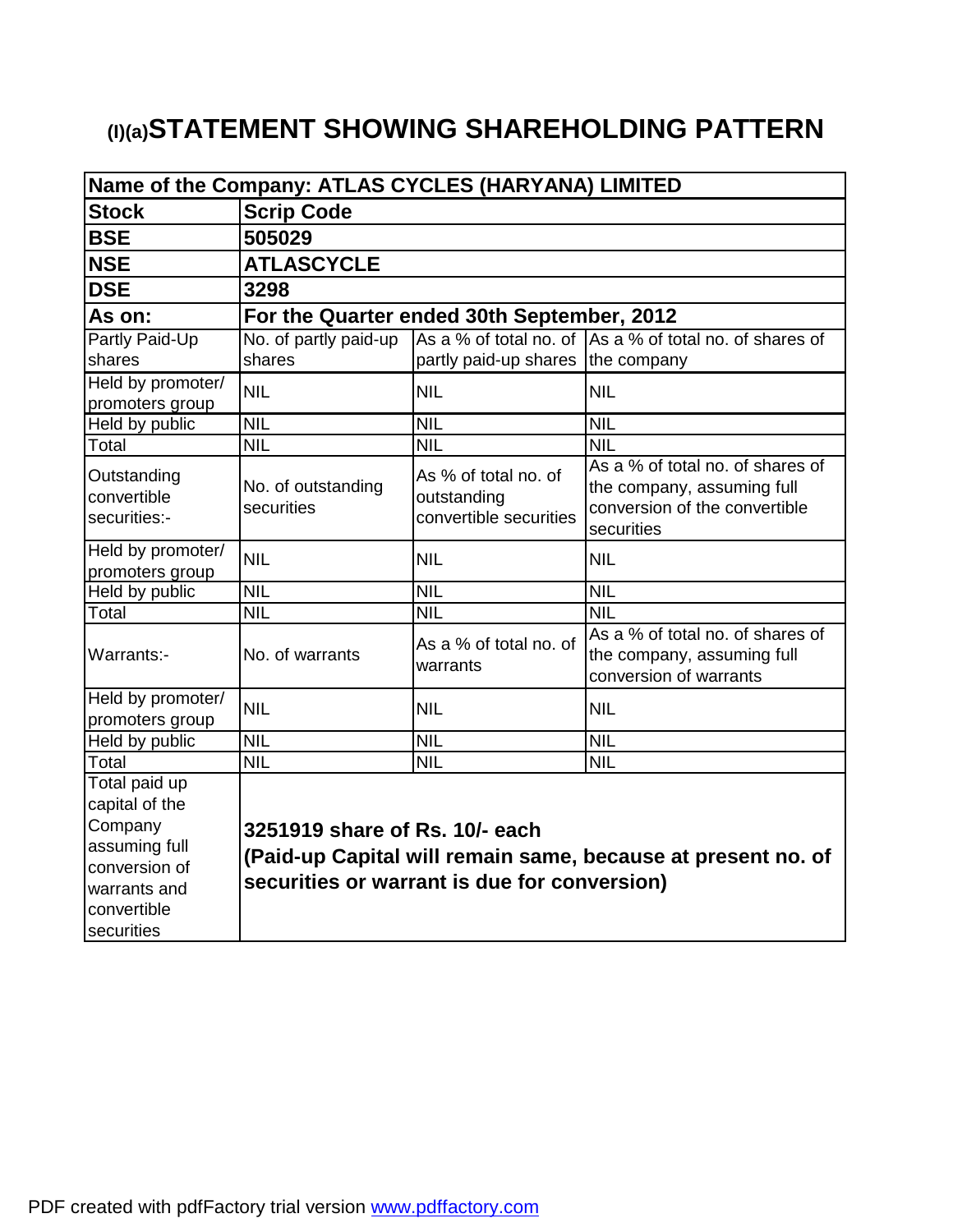## **STATEMENT SHOWING SHAREHOLDING PATTERN**

|                  |                                             |                                  |                     |                     | Total shareholding as a          |                                 | <b>Shares Pledged or</b> |                             |  |
|------------------|---------------------------------------------|----------------------------------|---------------------|---------------------|----------------------------------|---------------------------------|--------------------------|-----------------------------|--|
|                  |                                             |                                  |                     | Number of shares    |                                  | percentage of total number of   |                          | otherwise encumbered        |  |
| Category<br>Code | <b>Category of Shareholder</b>              | Number of<br><b>Shareholders</b> | <b>Total number</b> | held in             |                                  | shares                          |                          |                             |  |
|                  |                                             |                                  | of shares           | dematerialized form | As a<br>percentage of<br>$(A+B)$ | As a percentage<br>of $(A+B+C)$ | Number of<br>shares      | As a<br>percentage          |  |
| (1)              | (II)                                        | (III)                            | (IV)                | (V)                 | (VI)                             | (VII)                           | (VIII)                   | $(IX)$ =<br>(VIII)/(IV)*100 |  |
| (A)              | SHAREHOLDING OF PROMOTER AND PROMOTER GROUP |                                  |                     |                     |                                  |                                 |                          |                             |  |
| (1)              | Indian                                      |                                  |                     |                     |                                  |                                 |                          |                             |  |
|                  | Individuals/Hindu                           |                                  |                     |                     |                                  |                                 |                          |                             |  |
| (a)              | <b>Undivided Family</b>                     | 32                               | 867232              | 783532              | 26.668                           | 26.668                          | 0.000                    | 0.000                       |  |
| (b)              | Central Gov/ State Gov.                     | 0                                | $\Omega$            | 0                   | 0.000                            | 0.000                           | 0.000                    | 0.000                       |  |
| (c)              | <b>Bodies Corporate</b>                     | 4                                | 620616              | 0                   | 19.085                           | 19.085                          | 0.000                    | 0.000                       |  |
| (d)              | Financial Inst./ Banks                      | 0                                | 0                   | 0                   | 0.000                            | 0.000                           | 0.000                    | 0.000                       |  |
| (e)              | Any Other (specify)                         | $\Omega$                         | $\Omega$            | $\Omega$            | 0.000                            | 0.000                           | 0.000                    | 0.000                       |  |
|                  | SUB-TOTAL (A)(1)                            | 36                               | 1487848             | 783532              | 45.753                           | 45.753                          | 0.000                    | 0.000                       |  |
| (2)              | Foreign                                     |                                  |                     |                     |                                  |                                 |                          |                             |  |
|                  | Individuals (NRI)/                          |                                  |                     |                     |                                  |                                 |                          |                             |  |
|                  | Individuals/ Foreign                        | 0                                | 0                   | 0                   | 0.000                            | 0.000                           | 0.000                    | 0.000                       |  |
| (a)              | Individuals                                 |                                  |                     |                     |                                  |                                 |                          |                             |  |
|                  | <b>Bodies Corporate</b>                     | 0                                | 0                   | 0                   |                                  |                                 |                          | 0.000                       |  |
| (b)              |                                             | 0                                |                     |                     | 0.000                            | 0.000                           | 0.000                    | 0.000                       |  |
| (c)              | Institutions                                |                                  | 0                   | 0                   | 0.000                            | 0.000                           | 0.000                    |                             |  |
| (d)              | Qualified Foreign                           | 0                                | 0                   | 0                   | 0.000                            | 0.000                           | 0.000                    | 0.000                       |  |
|                  | Investor                                    |                                  |                     |                     |                                  |                                 |                          |                             |  |
| (e)              | Any Other (specify)                         | 0                                | 0                   | 0                   | 0.000                            | 0.000                           | 0.000                    | 0.000                       |  |
|                  | SUB-TOTAL (A)(2)                            | 0                                | $\mathbf 0$         | $\bf{0}$            | 0.000                            | 0.000                           | 0.000                    | 0.000                       |  |
|                  | <b>TOTAL SHAREHOLDING OF</b>                |                                  |                     |                     |                                  |                                 |                          |                             |  |
|                  | <b>PROMOTER AND PROMOTER</b>                | 36                               | 1487848             | 783532              | 45.753                           | 45.753                          | 0.000                    | 0.000                       |  |
|                  | GROUP (A)=(A)(1)+(A)(2)                     |                                  |                     |                     |                                  |                                 |                          |                             |  |
| (B)              | <b>PUBLIC SHAREHOLDING</b>                  |                                  |                     |                     |                                  |                                 |                          |                             |  |
| (1)              | <b>Institutions</b>                         |                                  |                     |                     |                                  |                                 |                          |                             |  |
| (a)              | Mututal Funds/ UTI                          | 2                                | 953                 | 0                   | 0.029                            | 0.029                           | N/A                      | N/A                         |  |
| (b)              | Financial Inst.                             | 1                                | 76                  | $\overline{76}$     | 0.002                            | 0.002                           | N/A                      | N/A                         |  |
| (c)              | Central Gov/ State Gov.                     | 0                                | 0                   | 0                   | 0.000                            | 0.000                           | N/A                      | N/A                         |  |
| (d)              | Venture Capital Funds                       | 0                                | 0                   | 0                   | 0.000                            | 0.000                           | N/A                      | N/A                         |  |
| (e)              | Insurance companies                         | 0                                | $\mathbf 0$         | $\mathbf 0$         | 0.000                            | 0.000                           | N/A                      | N/A                         |  |
| (f)              | Foreign Institutional                       | 1                                | 2500                | 2500                | 0.077                            | 0.077                           | N/A                      | N/A                         |  |
|                  | Investors                                   |                                  |                     |                     |                                  |                                 |                          |                             |  |
|                  | Foreign Venture capital                     | $\overline{0}$                   | $\overline{0}$      | $\overline{0}$      | 0.000                            | 0.000                           | N/A                      | N/A                         |  |
| (g)              | Investors                                   |                                  |                     |                     |                                  |                                 |                          |                             |  |
|                  | Qualified Foreign                           | 0                                | 0                   |                     | 0.000                            | 0.000                           | N/A                      | N/A                         |  |
| (h)              | Investor                                    |                                  |                     | 0                   |                                  |                                 |                          |                             |  |
| (i)              | Any Other (specify) FDI                     | 0                                | $\mathbf 0$         | $\overline{0}$      | 0.000                            | 0.000                           | N/A                      | N/A                         |  |
|                  | SUB-TOTAL (B)(1)                            | 4                                | 3529                | 2576                | 0.109                            | 0.109                           | N/A                      | N/A                         |  |
| (2)              | <b>Non-Institutions</b>                     |                                  |                     |                     |                                  |                                 |                          |                             |  |
| (a)              | <b>Bodies Corporate</b>                     | 177                              | 202154              | 196781              | 6.216                            | 6.216                           | N/A                      | N/A                         |  |
|                  | Individuals-                                |                                  |                     |                     |                                  |                                 |                          |                             |  |
|                  | i. Individual shareholder                   |                                  |                     |                     |                                  |                                 |                          |                             |  |
|                  | holding nominal share                       | 8500                             | 1011488             | 788062              | 31.104                           | 31.104                          | N/A                      | N/A                         |  |
|                  | capital upto Rs. 1 lac                      |                                  |                     |                     |                                  |                                 |                          |                             |  |
| (b)              | ii. Individual shareholder                  |                                  |                     |                     |                                  |                                 |                          |                             |  |
|                  | holding nominal share                       |                                  |                     |                     |                                  |                                 |                          |                             |  |
|                  | capital in excess of Rs. 1                  | 14                               | 485751              | 461981              | 14.937                           | 14.937                          | N/A                      | N/A                         |  |
|                  | lac                                         |                                  |                     |                     |                                  |                                 |                          |                             |  |
|                  | Qualified Foreign                           |                                  |                     |                     |                                  |                                 |                          |                             |  |
| (c)              | Investor                                    | 0                                | 0                   | 0                   | 0.000                            | 0.000                           | N/A                      | N/A                         |  |
|                  | Any other (specify)                         |                                  |                     |                     |                                  |                                 |                          |                             |  |
| (d)              | Non-Resident Indian /                       | 42                               | 4510                | 4158                | 0.139                            | 0.139                           | N/A                      | N/A                         |  |
|                  | OCB                                         |                                  |                     |                     |                                  |                                 |                          |                             |  |
|                  |                                             |                                  |                     |                     |                                  |                                 |                          |                             |  |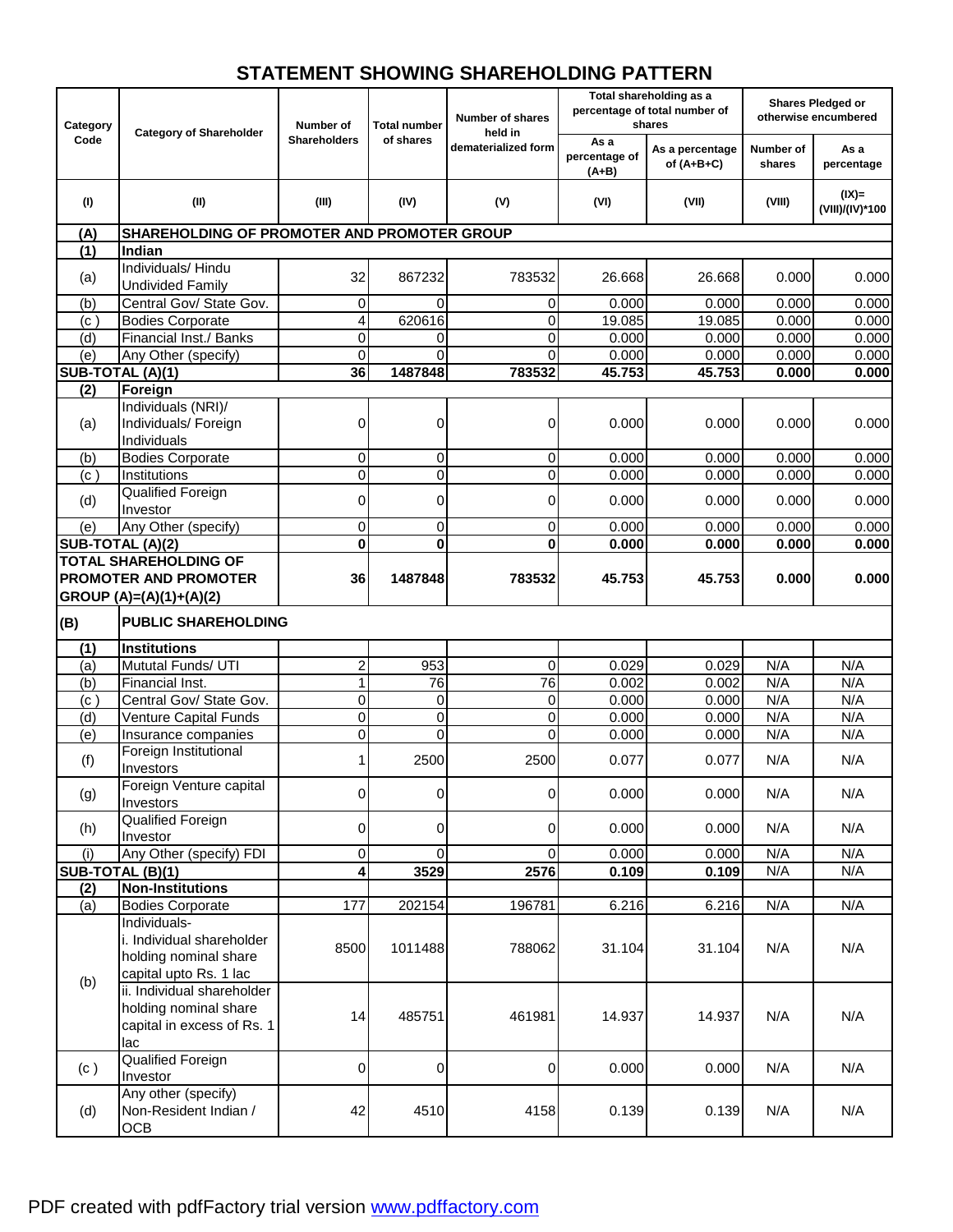| (e)                 | Any other (specify)<br><b>Clearing Member</b>                                                                               | 104  | 56634   | 56634        | 1.742   | 1.742       | N/A   | N/A   |
|---------------------|-----------------------------------------------------------------------------------------------------------------------------|------|---------|--------------|---------|-------------|-------|-------|
| (f)                 | Any other (specify)<br>Trust                                                                                                |      | 5       | 51           | 0.000   | 0.000       | N/A   | N/A   |
|                     | SUB-TOTAL (B)(2)                                                                                                            | 8838 | 1760542 | 1507621      | 54.139  | 54.139      | N/A   | N/A   |
| $(B)=(B)(1)+(B)(2)$ | <b>TOTAL PUBLIC SHAREHOLDING</b>                                                                                            | 8842 | 1764071 | 1510197      | 54.247  | 54.247      | N/A   | N/A   |
|                     |                                                                                                                             |      |         |              |         |             |       |       |
|                     | TOTAL (A)+(B)                                                                                                               | 8878 | 3251919 | 2293729      | 100.000 | 100.000 N/A |       | N/A   |
|                     |                                                                                                                             |      |         |              |         |             |       |       |
| (C)                 | SHARES HELD BY CUSTODIANS AND AGAINST WHICH DEP. RECEIPTS HAVE BEEN ISSUED                                                  |      |         |              |         |             |       |       |
| (a)                 | <b>DEPOSITORY</b><br><b>RECEIPTS</b>                                                                                        |      |         | 0            |         | $\Omega$    | N/A   | N/A   |
|                     | SUB-TOTAL (C)(1)                                                                                                            | U    | U       | $\mathbf{0}$ | 0       | $\Omega$    | N/A   | N/A   |
|                     | <b>TOTAL SHARES HELD BY</b><br>ICUSTODIANS AND AGAINST<br><b>IWHICH DEP. RECEIPTS HAVE</b><br><b>BEEN ISSUED (C)=(C)(1)</b> |      |         | 0            | 0       | O           | N/A   | N/A   |
|                     | Grand Total $(A) + (B) + (C)$                                                                                               | 8878 | 3251919 | 2293729      | 100.000 | 100.000     | 0.000 | 0.000 |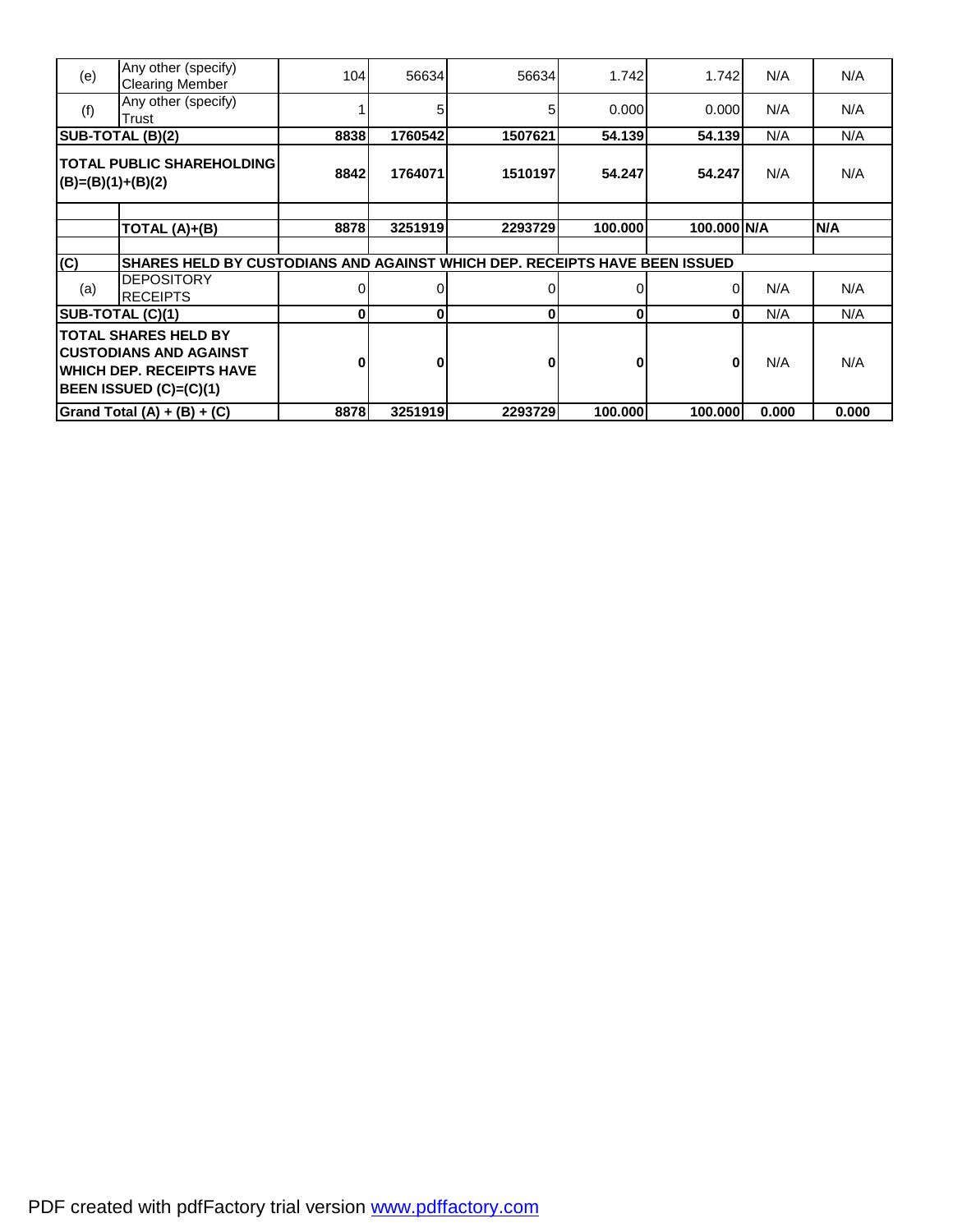|                 |                                           |                                 | <b>Details of Shares held</b>          | <b>Encumbered Shares</b> |                    |                                                                |  |
|-----------------|-------------------------------------------|---------------------------------|----------------------------------------|--------------------------|--------------------|----------------------------------------------------------------|--|
| Sr. No.         | Name of the shareholder                   | <b>Number of</b><br>shares held | As a % of grand<br>total $(A)+(B)+(C)$ | No.                      | As a percentage    | As a % of grand total<br>$(A)+(B+(C)$ of sub-<br>clause (I)(a) |  |
| (1)             | (II)                                      | (III)                           | (IV)                                   | (V)                      | (VI)=(V)/(III)*100 | (VII)                                                          |  |
|                 | <b>INDIVIDUALS (HUF)</b>                  |                                 |                                        |                          |                    |                                                                |  |
| 1               | SHRI SANJAY KAPUR                         | 156938                          | 4.826                                  | 0                        | 0.00               | 0.00                                                           |  |
| 2               | SHRI VIKRAM KAPUR                         | 45534                           | 1.400                                  | 0                        | 0.00               | 0.00                                                           |  |
| 3               | SHRI VIKRAM KAPUR (HUF)                   | 20660                           | 0.635                                  | 0                        | 0.00               | 0.00                                                           |  |
| 4               | <b>SHRI GAUTAM KAPUR</b>                  | 100795                          | 3.100                                  | $\mathbf 0$              | 0.00               | 0.00                                                           |  |
| 5               | <b>SHRI GIRISH KAPUR</b>                  | 100339                          | 3.086                                  | 0                        | 0.00               | 0.00                                                           |  |
| 6               | SHRI RAJIV KAPUR                          | 43145                           | 1.327                                  | 0                        | 0.00               | 0.00                                                           |  |
| $\overline{7}$  | SHRI RAJIV KAPUR (HUF)                    | 47219                           | 1.452                                  | $\overline{0}$           | 0.00               | 0.00                                                           |  |
| 8               | SHRI JAI DEV KAPUR                        | 74661                           | 2.296                                  | 0                        | 0.00               | 0.00                                                           |  |
| 9               | <b>SHRI SALIL KAPUR</b>                   | 353                             | 0.011                                  | $\mathbf 0$              | 0.00               | 0.00                                                           |  |
| 10              | <b>SHRI ARUN KAPUR</b>                    | 39276                           | 1.208                                  | $\mathbf 0$              | 0.00               | 0.00                                                           |  |
| 11              | <b>SMT. NEELY KAPUR</b>                   | 162                             | 0.005                                  | 0                        | 0.00               | 0.00                                                           |  |
| 12              | SHRI ANGAD KAPUR                          | 25900                           | 0.796                                  | 0                        | 0.00               | 0.00                                                           |  |
| 13              | <b>MS. MEERA KAPUR</b>                    | 11823                           | 0.364                                  | 0                        | 0.00               | 0.00                                                           |  |
| 14              | <b>SMT. BIMLA KAPUR</b>                   | 15695                           | 0.483                                  | $\overline{0}$           | 0.00               | 0.00                                                           |  |
| 15              | SHRI B. D. KAPUR (HUF)                    | 18119                           | 0.557                                  | $\mathbf 0$              | 0.00               | 0.00                                                           |  |
| 16              | MS. MADHU BAWA                            | 1018                            | 0.031                                  | 0                        | 0.00               | 0.00                                                           |  |
| 17              | <b>SMT. RASHMI KAPUR</b>                  | 478                             | 0.015                                  | 0                        | 0.00               | 0.00                                                           |  |
| 18              | <b>MS ACHLA BAWA</b>                      | 950                             | 0.029                                  | $\boldsymbol{0}$         | 0.00               | 0.00                                                           |  |
| 19              | SHRI RAHUL KAPUR                          | 12828                           | 0.394                                  | 0                        | 0.00               | 0.00                                                           |  |
| 20              | <b>SHRI RISHAV KAPUR</b>                  | 12829                           | 0.395                                  | 0                        | 0.00               | 0.00                                                           |  |
| $\overline{21}$ | RADHIKA GIRISH KAPUR                      | 11238                           | 0.346                                  | $\overline{0}$           | 0.00               | 0.00                                                           |  |
| $\overline{22}$ | <b>BINDU KAPUR</b>                        | 12081                           | 0.372                                  | 0                        | 0.00               | 0.00                                                           |  |
| 23              | SHRI ABHINAV KAPUR                        | 24350                           | 0.749                                  | 0                        | 0.00               | 0.00                                                           |  |
| 24              | <b>MALTI MEHRA</b>                        | 1                               | 0.000                                  | 0                        | 0.00               | 0.00                                                           |  |
| 25              | <b>SITA SINGH</b>                         | 2668                            | 0.082                                  | $\overline{0}$           | 0.00               | 0.00                                                           |  |
| 26              | <b>SHRI ASHWNI KAPUR</b>                  | 13099                           | 0.403                                  | 0                        | 0.00               | 0.00                                                           |  |
| 27              | PRASHANT KAPUR                            | 13099                           | 0.403                                  | 0                        | 0.00               | 0.00                                                           |  |
| 28              | SHAKSHI KAPUR                             | 7635                            | 0.235                                  | 0                        | 0.00               | 0.00                                                           |  |
| 29              | <b>SIDHANT KAPUR</b>                      | 26198                           | 0.806                                  | $\mathbf 0$              | 0.00               | 0.00                                                           |  |
| 30              | <b>MS RENU KAPUR</b>                      | 1                               | 0.000                                  | 0                        | 0.00               | 0.00                                                           |  |
| 31              | SHRI JAGDISH KAPUR (HUF)<br><b>BIGGER</b> | 17224                           | 0.530                                  | 0                        | 0.00               | 0.00                                                           |  |
| 32              | <b>MS MADHVI MALHOTRA</b>                 | 10916                           | 0.336                                  | 0                        | 0.00               | 0.00                                                           |  |
|                 | <b>BODIES CORPORATE</b>                   |                                 |                                        |                          |                    |                                                                |  |
| 33              | JANKIDAS & SONS PVT. LTD.                 | 33532                           | 1.031                                  | $\overline{0}$           | 0.00               | 0.00                                                           |  |
| 34              | MILTON CYCLES INDUSTRIES<br>PVT. LTD.     | 325846                          | 10.020                                 | $\overline{0}$           | 0.00               | 0.00                                                           |  |
| 35              | LIMBROSE ENGG. WORKS PVT.<br>LTD.         | 257650                          | 7.923                                  | 0                        | 0.00               | 0.00                                                           |  |
| 36              | CORONA RIM MFG. CO. LTD.                  | 3588                            | 0.110                                  | $\overline{0}$           | 0.00               | 0.00                                                           |  |
| <b>TOTAL</b>    |                                           | 1487848                         | 45.753                                 | $\overline{\mathbf{0}}$  | 0.00               | 0.00                                                           |  |

**(I) (b) Statement showing holdng of securities (including shares, convertible securities) of persons belonging to he category "Promoter and Prompter Group"**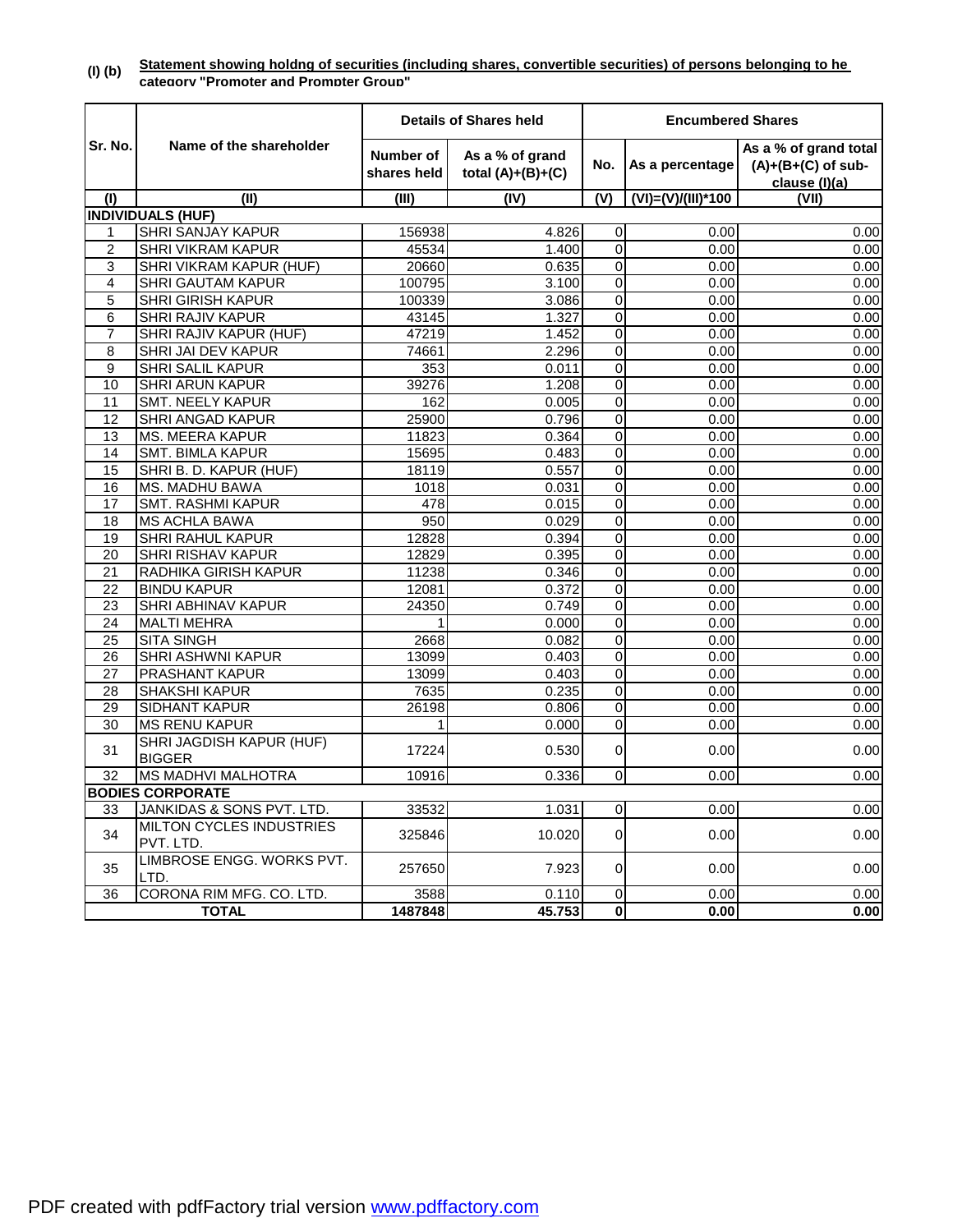#### **(1)(C) STATEMENT SHOWING SHAREHOLDING OF PERSEONS BELONGING TO THE CATEGORY "PUBLIC" AND HOLDING MORE THAN 1% OF THE TOTAL NUMBER OF SHARES AS ON 30.09.2012**

| Sr. No. | Name of the Shareholder    | Number of<br><b>Shares</b> | Shares as a percentage of total<br>No. of Shares (i.e. Grand Total<br>$(A)+(B)+(C)$ indicated in<br>Statement at para (I)(a) above |  |
|---------|----------------------------|----------------------------|------------------------------------------------------------------------------------------------------------------------------------|--|
|         | 1 MY MONEY SECURITIES LTD. | 50000                      | 1.538                                                                                                                              |  |
|         | 2 RUNNER MARKETING PVT LTD | 50000                      | 1.538                                                                                                                              |  |
|         | 3 NIRMAL M. BANG           | 120530                     | $\overline{3.706}$                                                                                                                 |  |
|         | 4 RAHUL DHRUV              | 33000                      | 1.015                                                                                                                              |  |
|         | 5 MUKUL AGRAWAL            | 81093                      | 2.494                                                                                                                              |  |
|         | 6 VIJAY AGGARWAL           | 50000                      | 1.538                                                                                                                              |  |
|         | 7 DIPAK KANAYALAL SHAH     | 33025                      | 1.016                                                                                                                              |  |
|         | 8 HAFEEZ SORAB CONTRACTOR  | 39660                      | 1.220                                                                                                                              |  |
|         | TOTAL                      | 457308                     | 14.063                                                                                                                             |  |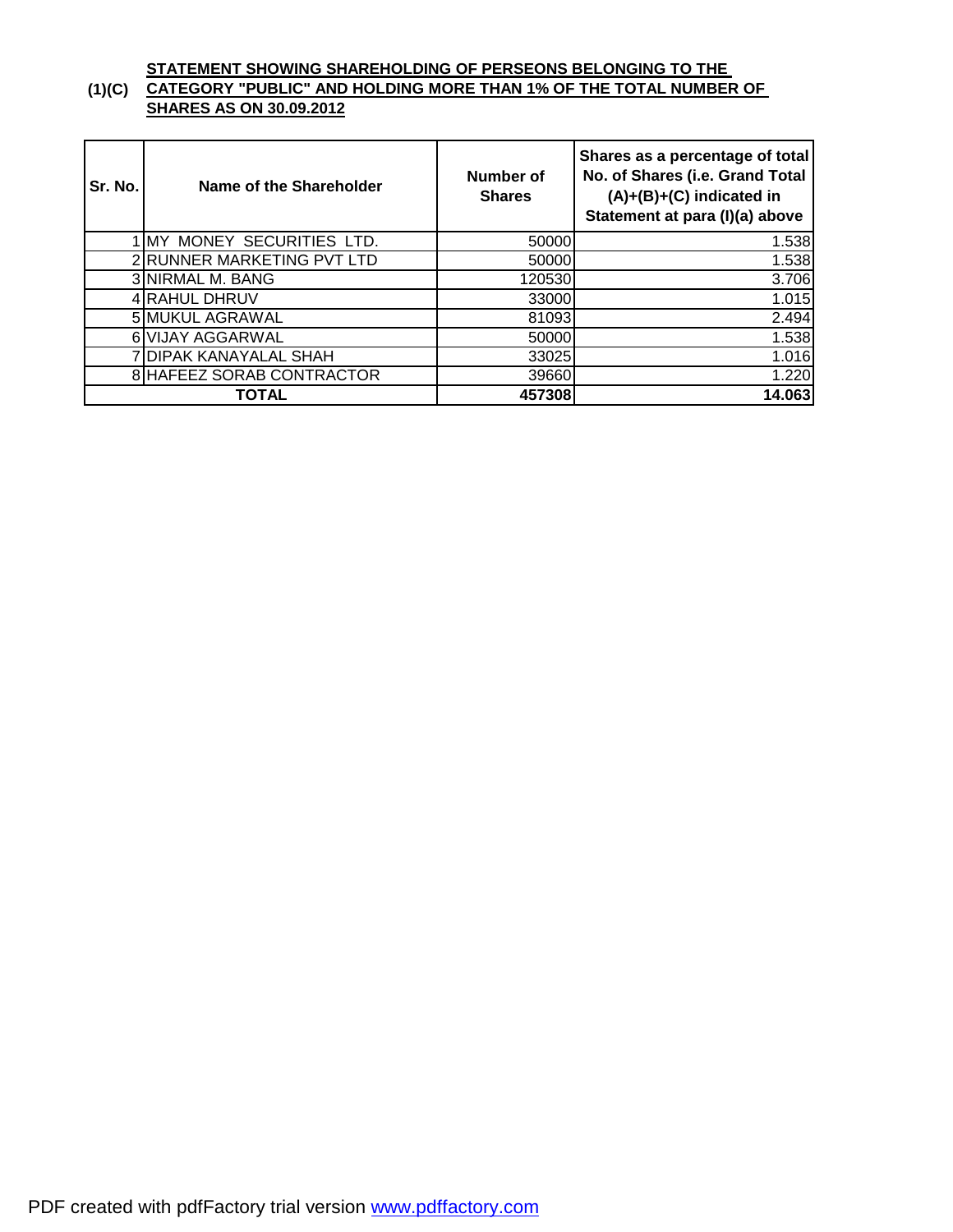### **(1)(D) STATEMENT SHOWING DETAILS OF LOCKED-IN SHARES AS ON 30.09.2012**

| Sr. No. | Name of the Shareholder | <b>Number of locked-</b><br>in shares | Locked-in shares as a (%)<br>percentage of total No. of<br><b>Shares (i.e. Grand Total</b><br>$(A)+(B)+(C)$ indicated in<br>Statement at para (I)(a) above | <b>Promoter/</b><br><b>Promoter</b><br>Group/<br><b>Public</b> |
|---------|-------------------------|---------------------------------------|------------------------------------------------------------------------------------------------------------------------------------------------------------|----------------------------------------------------------------|
|         |                         |                                       |                                                                                                                                                            |                                                                |
|         |                         |                                       |                                                                                                                                                            |                                                                |
|         | TOTAL                   | <b>NIL</b>                            | <b>NIL</b>                                                                                                                                                 | IN/A                                                           |

#### **(II)(a) STATEMENT SHOWING DETAILS OF DEPOSITORY RECEIPTS (DRs) AS ON 30.09.2012**

| <b>Sr. No.I</b> | Name of the Shareholder | Number of<br><b>Shares</b> | Shares as a percentage of total<br>No. of Shares (i.e. Grand Total<br>$(A)+(B)+(C)$ indicated in<br>Statement at para (I)(a) above |
|-----------------|-------------------------|----------------------------|------------------------------------------------------------------------------------------------------------------------------------|
|                 |                         |                            |                                                                                                                                    |
|                 |                         |                            |                                                                                                                                    |
|                 | ΤΟΤΑL                   |                            | NIL                                                                                                                                |

### **(II)(b) STATEMENT SHOWING HOLDING OF DEPOSITORY RECEIPTS (DRs) WHERE**

| Sr. No. | Name of the Shareholder | Number of<br><b>Shares</b> | Shares as a percentage of total<br>No. of Shares (i.e. Grand Total<br>$(A)+(B)+(C)$ indicated in<br>Statement at para (I)(a) above |
|---------|-------------------------|----------------------------|------------------------------------------------------------------------------------------------------------------------------------|
|         |                         |                            |                                                                                                                                    |
|         |                         |                            |                                                                                                                                    |
|         | ΤΟΤΑΙ                   | <b>NIL</b>                 |                                                                                                                                    |